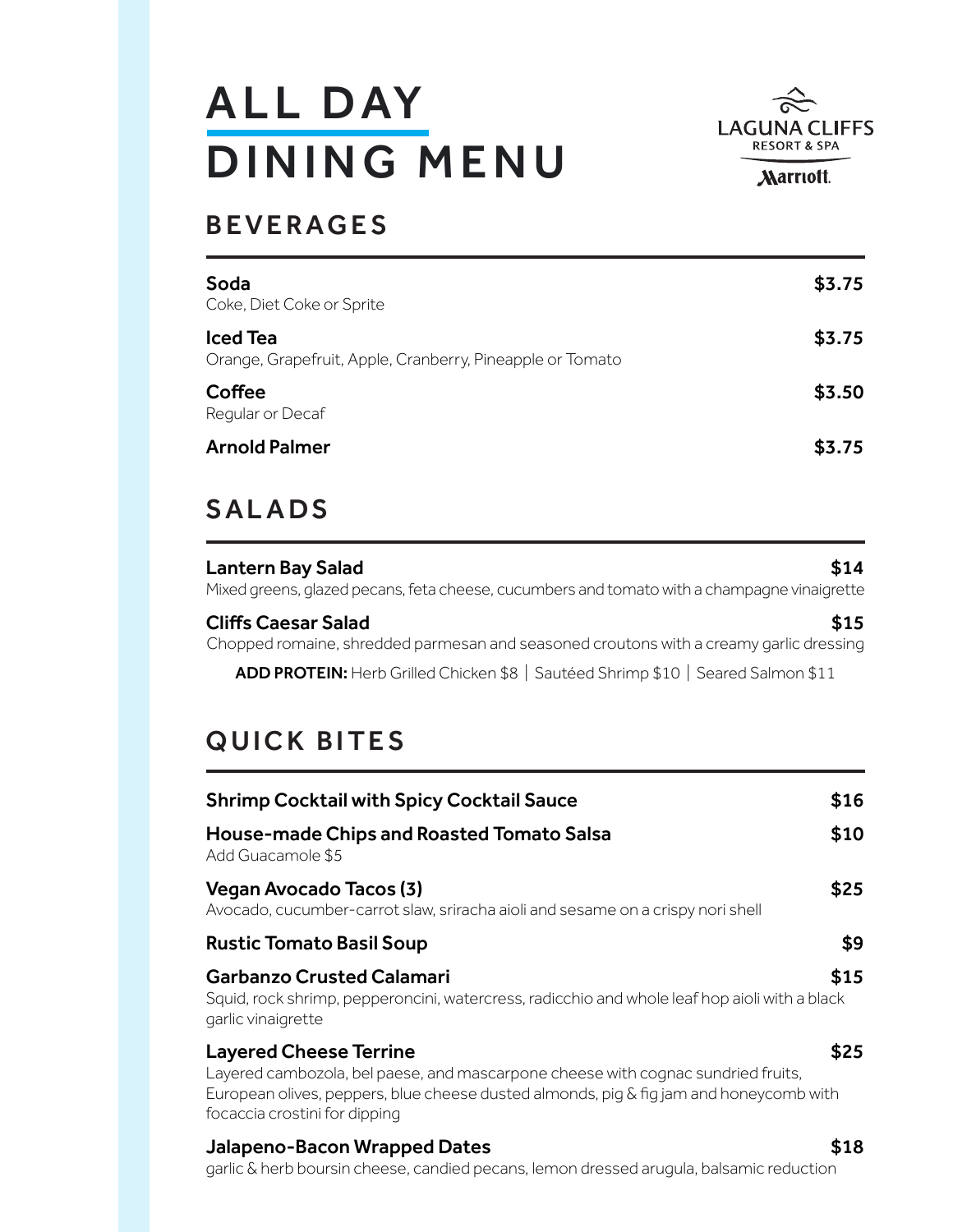# **BIG PLATES**

## Pig & Fig Burger  $$21$

All beef patty topped with white cheddar, pig & fig jam, jalapeño bacon, pickled shallots, fresh arugula and tarragon aioli on a potato roll and served with a side of seasoned fries

## Veggie Burger  $$16$

Veggie patty topped with grilled onion, pepperoncini, lettuce, tomato and hummus on a whole wheat bun with a choice of seasoned fries, fruit or side salad

# Trio Cheddar Melt \$17

Aged, smoked and extra sharp cheddar, griddled on country artisan bread and served with rustic tomato basil soup

## Grumpy Grilled Cheese **\$17**

Grilled cheddar cheese with Roma tomato, fresh jalapeños, and yellow mustard and served on triple layered country white toast with a side of seasoned fries

# Grilled Chicken Sandwich **\$18**

Chicken breast topped with pepperoncini, provolone cheese, pesto aioli and hydro watercress on toasted herb focaccia bread with a choice of seasoned fries, fruit or side salad

## Untraditional Club **\$17**

Roasted turkey, bacon, Swiss cheese, plum tomato, daikon sprouts and black pepper aioli, on an artisan cracked wheat with a choice of seasoned fries, fruit or side salad

**Spicy Ahi Tacos**  $\frac{1}{2}$  **Spicy Ahi Tacos** 

Ahi tartare, avocado, cucumber carrot slaw, sriracha aioli on a sesame crispy nori shell

# SWEETS

Warm Chocolate Cake  $$13$ Chocolate cake served with vanilla ice cream, berries and topped with a walnut-toffee crunch

#### Chef Sal's Bread Pudding **\$9** and the state of the state of the state of the state of the state of the state of the state of the state of the state of the state of the state of the state of the state of the state of the st Bread Pudding with vanilla crème anglaise

# Crème Brûlée \$12

# CHILDREN'S MENU 11 and under

all meals include a choice of French fries or fresh fruit

| Hamburger             | \$10 | <b>Cheese Quesadilla</b>           | \$8 |
|-----------------------|------|------------------------------------|-----|
| <b>Grilled Cheese</b> | \$8  | Pepperoni or Cheese Pizza          | \$8 |
| <b>Chicken Strips</b> | \$9  | <b>Kraft Macaroni &amp; Cheese</b> | \$9 |
| Hot Dog               | \$8  | <b>Buttered Noodles</b>            | \$9 |
| Peanut Butter & Jelly | \$7  | Pasta in Marinara Sauce            | \$9 |

Laguna Cliffs Marriott Resort & Spa | 25135 Park Lantern, Dana Point, CA 92629 | 949-661-5000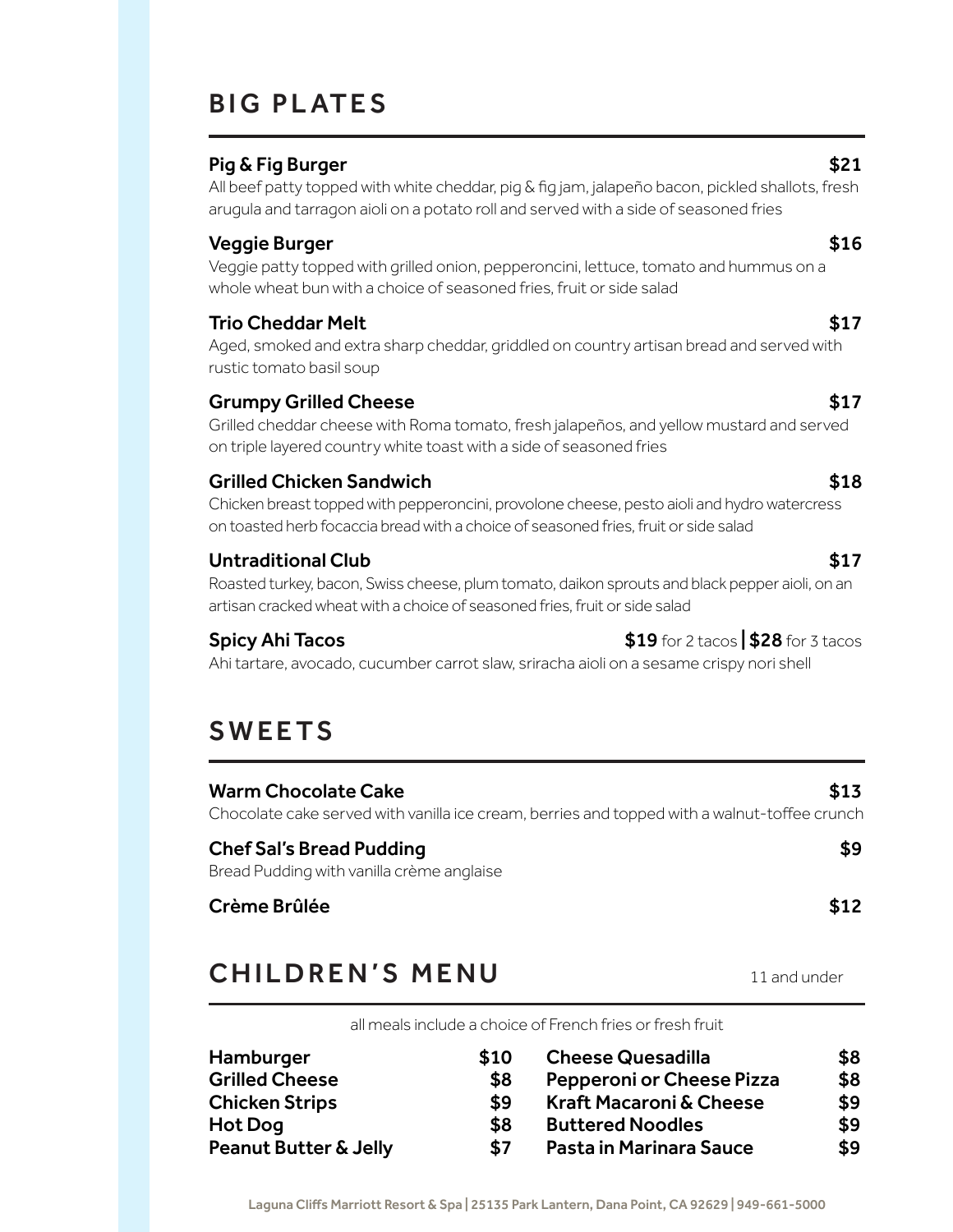# **DINNER** MENU



Available daily between 5pm—close

# ENTRÉES

| <b>Salmon Beurre Blanc</b><br>Salmon served with a side of curried quinoa with spinach, tomatoes and grapefruit                     | \$34 |
|-------------------------------------------------------------------------------------------------------------------------------------|------|
| <b>Chicken Marsala</b><br>Chicken breast covered in wild mushroom marsala sauce with seared polenta and baby<br>carrots on the side | 529  |
| <b>Grilled Filet Mignon</b><br>Grilled filet in a Merlot demi glaze with whipped potatoes and sautéed mushrooms on the side         | \$46 |

# PASTA DINNERS

| Linguini Cabrera<br>Linguini pasta with Roma tomatoes, cilantro, chili flakes and a chardonnay broth                                                   | \$23 |
|--------------------------------------------------------------------------------------------------------------------------------------------------------|------|
| ADD PROTEIN: Herb Grilled Chicken \$8   Sautéed Shrimp \$10   Seared Salmon \$11                                                                       |      |
| Fusilli Alla Bolognese<br>Fusilli pasta tossed in chef's house-made, rich Bolognese sauce topped with shaved<br>parmesan and chiffonade of fresh basil | \$24 |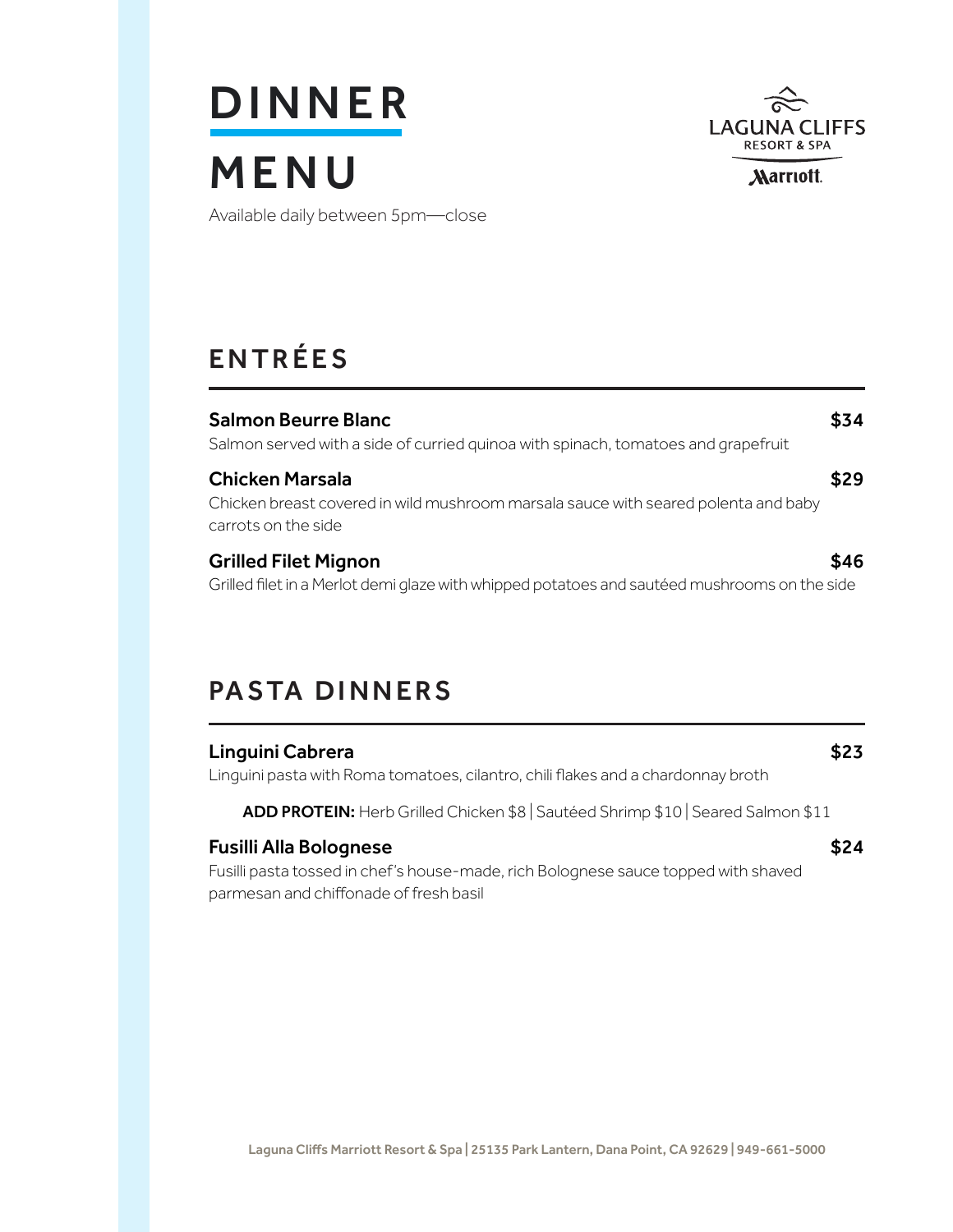



# BUBBLES

| By the glass:                                       |      |
|-----------------------------------------------------|------|
| Domaine St. Michelle Sparkling Brut Columbia Valley | \$12 |
| La Marca Prosecco Italy                             | \$12 |
|                                                     |      |
| Splits (187ml):                                     |      |
| <b>Domaine Chandon Sparkling Brut California,</b>   | \$16 |
| <b>Domaine Chandon Sparkling Rosé</b> California    | \$16 |
| Moët & Chandon Imperial Brut Champagne              | \$37 |
|                                                     |      |

# WHITE WINE

| \$13 |
|------|
| \$13 |
| \$13 |
| \$14 |
| \$14 |
| \$17 |
| \$18 |
| \$14 |
|      |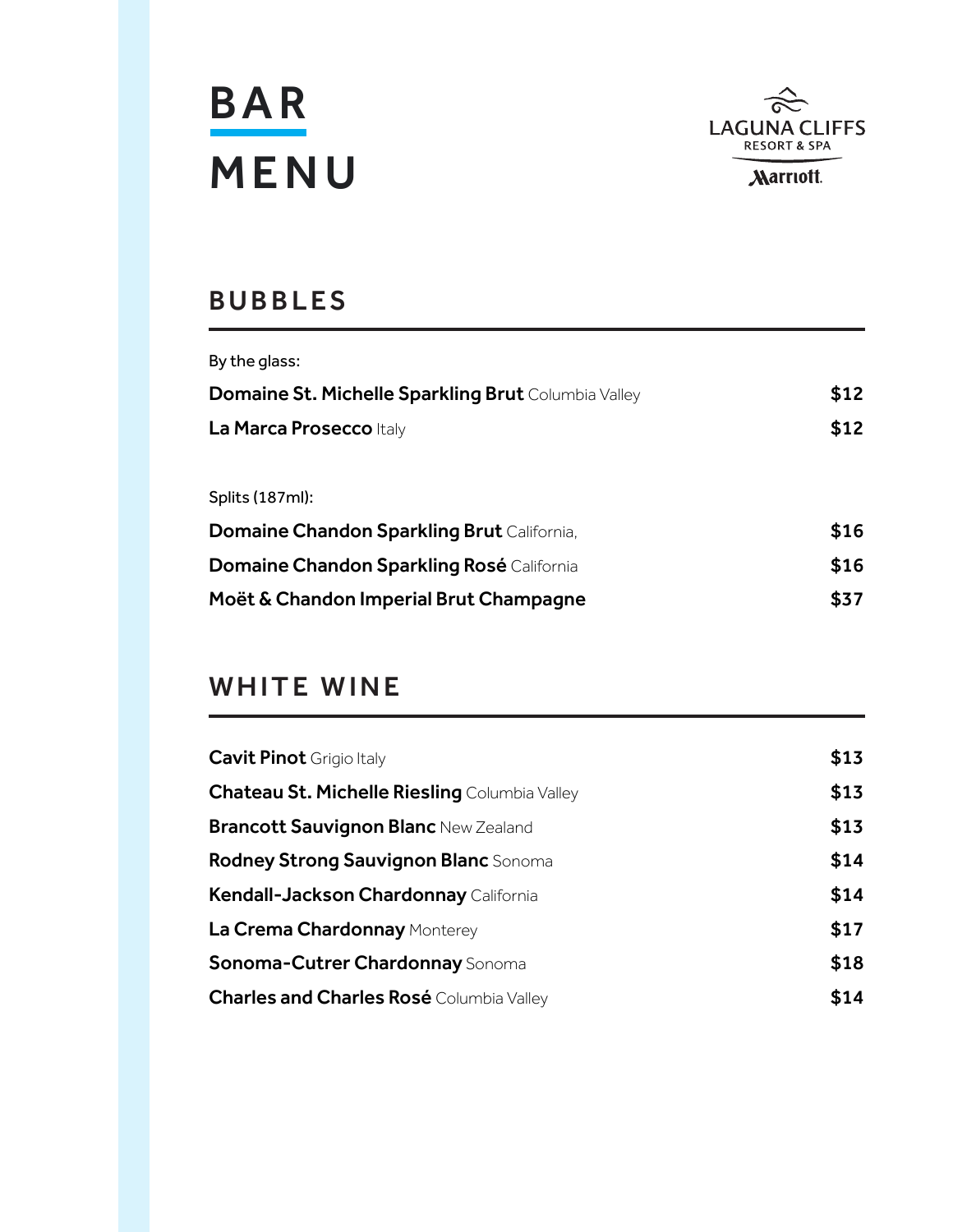# RED WINE

| A by Acacia Pinot Noir Carneros                      | \$14 |
|------------------------------------------------------|------|
| La Crema Pinot Noir Monterey                         | \$17 |
| <b>Chateau St. Jean Merlot Sonoma</b>                | \$14 |
| <b>Spellbound Petite Syrah California</b>            | \$13 |
| Ravenswood Zinfandel Sonoma                          | \$14 |
| Gascón Malbec Argentina                              | \$13 |
| <b>Josh by Joseph Carr Cabernet Sauvignon</b> Sonoma | \$14 |
| <b>Rodney Strong Cabernet Sauvignon</b> Sonoma       | \$17 |
| <b>Austin Hope Cabernet Sauvignon Paso Robles</b>    | \$20 |

# BEER

# Domestic | \$7

Bud Light Budweiser Michelob Ultra Coors Light Miller Light

# Craft | \$8

Odell Mountain Standard IPA Ballast Point Grapefruit Sculpin The Dudes JB Coconut Porter Anchor Steam Beer Sam Adams Seasonal Fat Tire Sierra Nevada Pale Ale

# Import | \$8

Corona Extra Corona Light Heineken Modelo Especial **Guinness** New Castle

# Draught | \$8

Stella Artois Samuel Adams Blue Moon Left Coast Trestles IPA Bruery Ruekeller Helles Lager Samuel Adams Boston Lager 1924 Golden Blonde - Delahung Brewing Co.